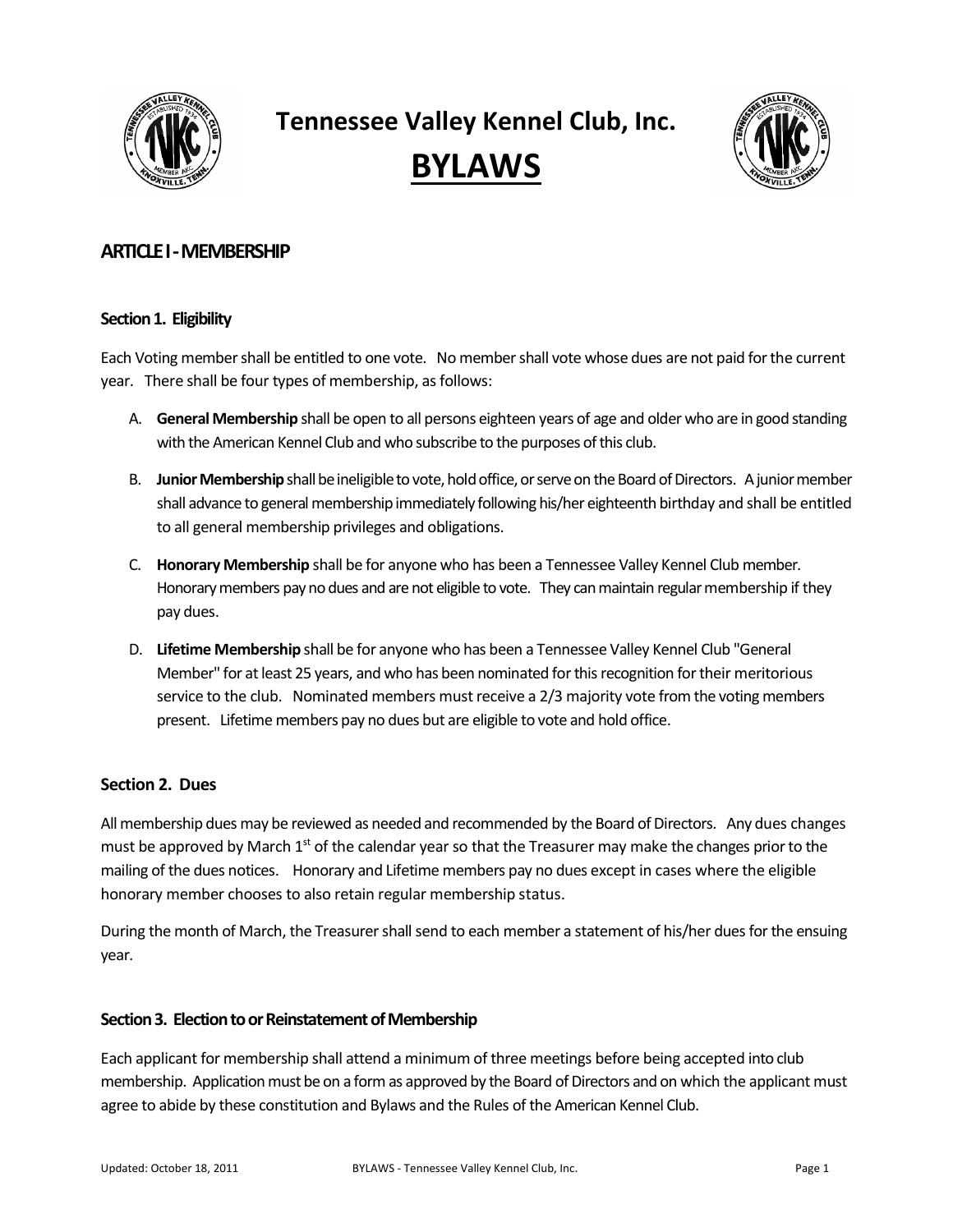Applications shall be obtained, in person, from a club officer or member in good standing at the meeting in which the prospective member is a guest. In no way does this meeting constitute the first meeting for the purpose of reading the application. All applications are to be filed with the Corresponding Secretary and shall carry the endorsement of two members in good standing.

Each application shall be read at the first meeting attended by the applicant after the application has been filed with the Corresponding Secretary. At the second club meeting attended as an Applicant, the application shall be voted upon, and an affirmative vote of 2/3 of the voting membership present shall be required to elect the applicant.

All unexercised applications shall be terminated at the end of six months from the date of application and dues remitted back to the applicant.

Applicants for membership who have been rejected by the club may not re-apply within six months after such rejections.

### **Section 4. Termination of Membership**

Membership may be terminated by:

- A. Resignation. Any member in good standing shall resign from the club upon written notice to the secretary; but no member shall resign when in debt to the club. Dues obligation shall be considered a debt to the club and they become incurred on the first day of each fiscal year.
- B. By lapsing. A membership will be considered as lapsed and automatically terminated if such member's dues remain unpaid 30 days after the first day of the fiscal year; however the board may grant an additional 60 days of grace to such delinquent members in meritorious cases. In no case may a person be entitled to vote at any club meeting whose dues are unpaid as of the date of that meeting.
- C. By expulsion. A membership may be terminated by expulsion as provided in Article VI of these Bylaws.

# **ARTICLE II -MEETINGS AND VOTING**

### **Section 1. Club Meetings**

Meetings of the Club shall be held monthly in the Greater Knoxville area at such date, hour, and place as may be designated by the membership at the Annual Meeting. The Board may recommend a change of the meeting date for a specific cause. Written notice of each such meeting shall be sent by the Corresponding Secretary at least 10 days prior to the date of the meeting. E-Mail notices may be sent to members who have agreed in writing to receive e-mail communications. The quorum for the general meeting shall be 20% of the Voting membership in good standing.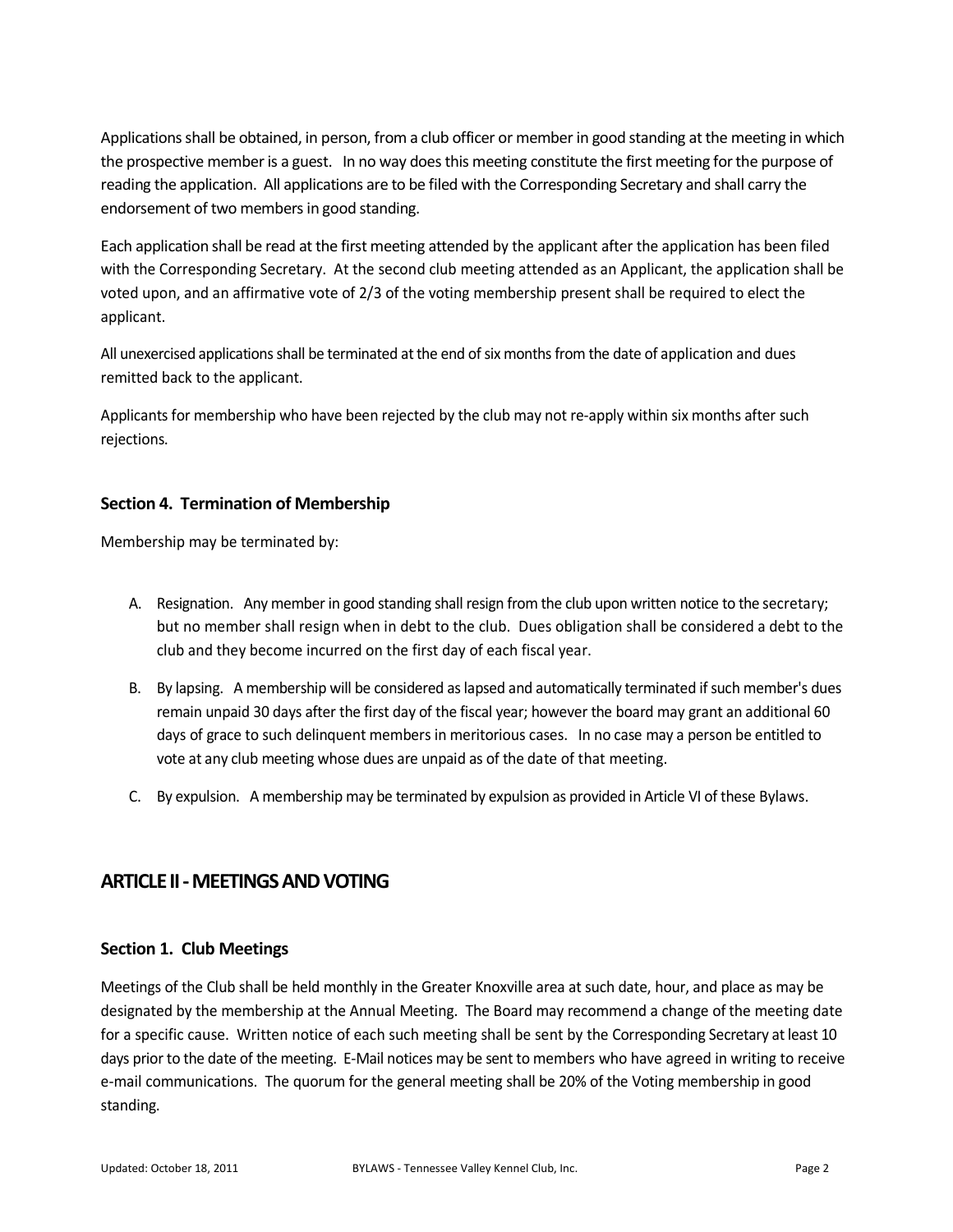### **Section 2. Special Club Meetings**

Special club meetings may be called by the President, or by a majority vote of the members of the Board who are present and voting at any regular or special meeting of the Board, or by the Corresponding Secretary upon receipt of a written petition signed by five members of the club who are in good standing. Such special meetings shall be held in the Greater Knoxville area at such hour and place as may be designated by the person or persons authorized to call such meetings. Written notice of such meeting shall be mailed by the Corresponding Secretary at least 5 days and not more than 15 days prior to the date of the meeting and no other business shall be transacted thereat. The quorum for such a meeting shall be 20% of the voting membership in good standing.

### **Section 3. Board Meetings**

Meeting of the Board of Directors shall be held at least 2 times per quarter and 8 times per year in the greater Knoxville area at such date, hour, and place as may be designated by the board. Written notice of each such meeting shall be sent by the Corresponding Secretary at least 10 days prior to the date of the meeting. E-mail notices may be sent to Board members who have agreed in writing to receive email communications. The quorum for such meetings shall be a majority of the Board.

### **Section 4. Special Board Meetings**

Special meetings of the Board may be called by the President, or by the Corresponding Secretary upon receipt of a written request signed by at least 3 members of the board. Such special meetings shall be held in the greater Knoxville area and at such hour and place as may be designated by the person authorized herein to call such meeting. Written notice of such meeting must be mailed by the Corresponding Secretary at least 5 days and not more than 15 days prior to the date of the meeting. Any such notice shall state the purpose of the meeting and no other business shall be transacted thereat. A quorum for such meeting shall be a majority of the board.

### **Section 5. Voting**

Each member in good standing whose dues are paid for the current year shall be entitled to one vote at any meeting of that club at which he is present. Proxy voting will not be permitted at any club election meeting.

# **ARTICLE III -DIRECTORS AND OFFICERS**

### **Section 1. Board of Directors**

The Board of Directors shall be comprised of the President, Vice President, Recording Secretary, Corresponding Secretary, Treasurer and six other members all of whom shall be members in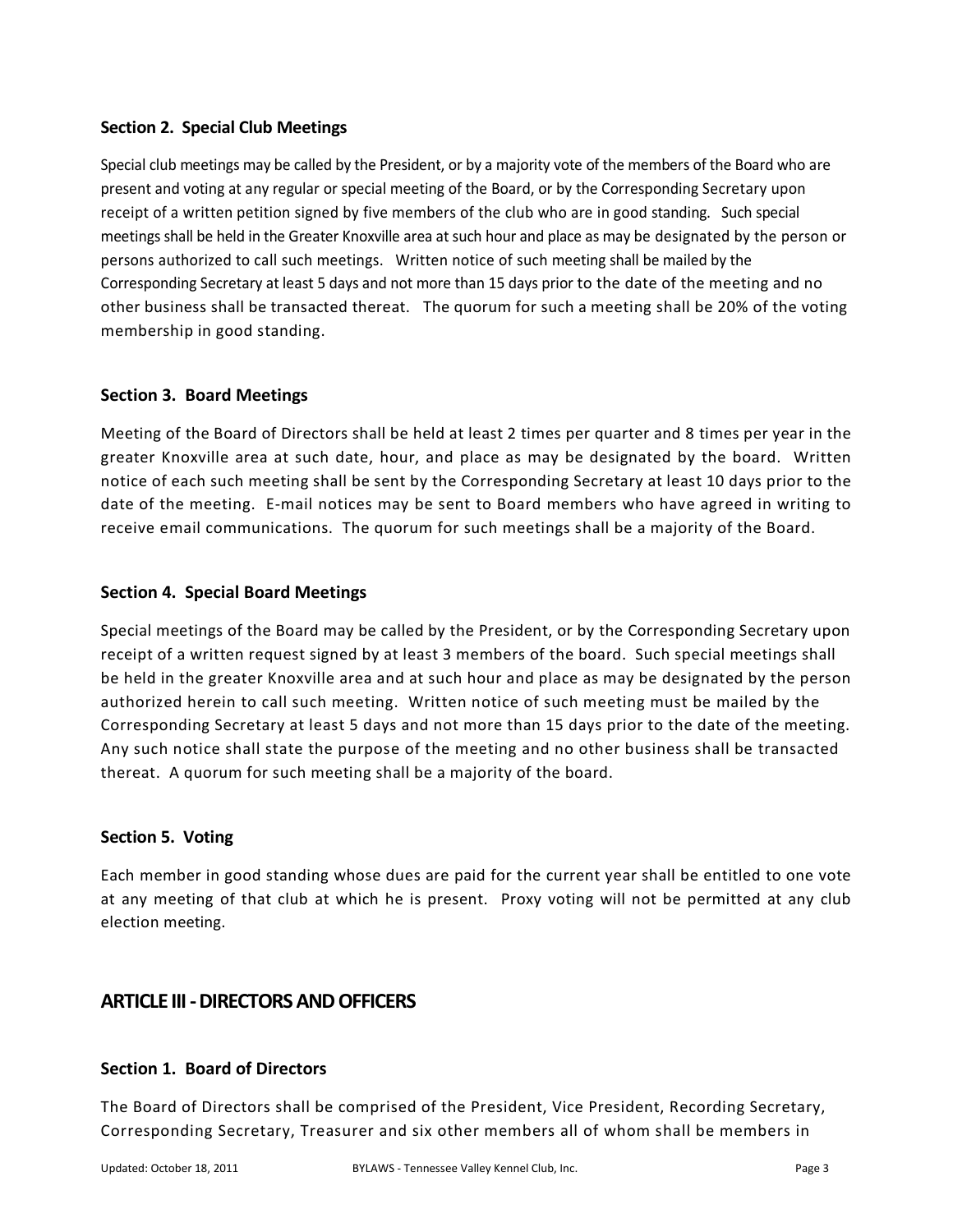good standing and all of whom shall be elected for one year terms. Additionally the club shall have an AKC delegate who shall be a member in good standing and who shall be elected for four year terms at the Clubs annual meeting as provided in Article IV and shall serve until their successors are elected. The position of AKC delegate shall be a "Non-Voting" position on the board. However the AKC delegate may be nominated and elected to any position on the board on an annual basis. The general management of the Club's affairs shall be entrusted to the Board of Directors. The Board shall issue a written report to the club after each Board of Directors Meeting covering the business transacted.

### **Section 2. Officers**

The Club's Officers, consisting of the President, Vice President, Recording Secretary, Corresponding Secretary, and Treasurer, shall serve in their respective capacities both with regard to the Club and its meetings and the Board and its meetings. These Officers shall perform the duties prescribed by these bylaws and the parliamentary authority adopted by the club.

- A. The **President** shall preside at all meetings of the club and of the Board and shall have the duties and powers normally appurtenant to the office.
- B. The **Vice-President** shall have the powers and exercise the duties of the President in case of the President's absence, incapacity, or death.
- C. The **Recording Secretary** shall keep a record of all meetings of the Club and the Board, maintain a membership roll, take and report all minutes of meetings, and keep a record of all matters which shall be ordered by the club.
- D. The **Corresponding Secretary** shall have charge of correspondence, notify members of meetings, notify new members of their election to membership, notify officers and directors of their election to office and maintain a membership roll complete with addresses.
- E. The **Delegate to the American Kennel Club** shall be elected for a period of 3 years, shall represent the club at meetings of the American Kennel Club, and report to the President and the board of directors on all matters affecting the Club or its interests. The delegate shall be a "Non-Voting" member of the board of directors of the club. However the delegate is eligible to run for and be elected to any office or position on the board of directors on an annual basis.
- F. The **Treasurer** shall collect and receive all moneys due or belonging to the Club and receipt therefore. He shall deposit the same in a bank, satisfactory to the Board, in the name of the club. His books shall at all times be open to inspection of the Board and he shall report at every meeting the condition of the club's finances and every item of receipt or payment not before reported; and at the Annual Meeting, he shall render an account of all moneys received and expended during the previous fiscal year. The Treasurer shall be bonded by a reputable bonding firm, such expenses for bonding to be paid by the club. The Treasurer shall provide the Club a complete financial report of each event of the club within 60 days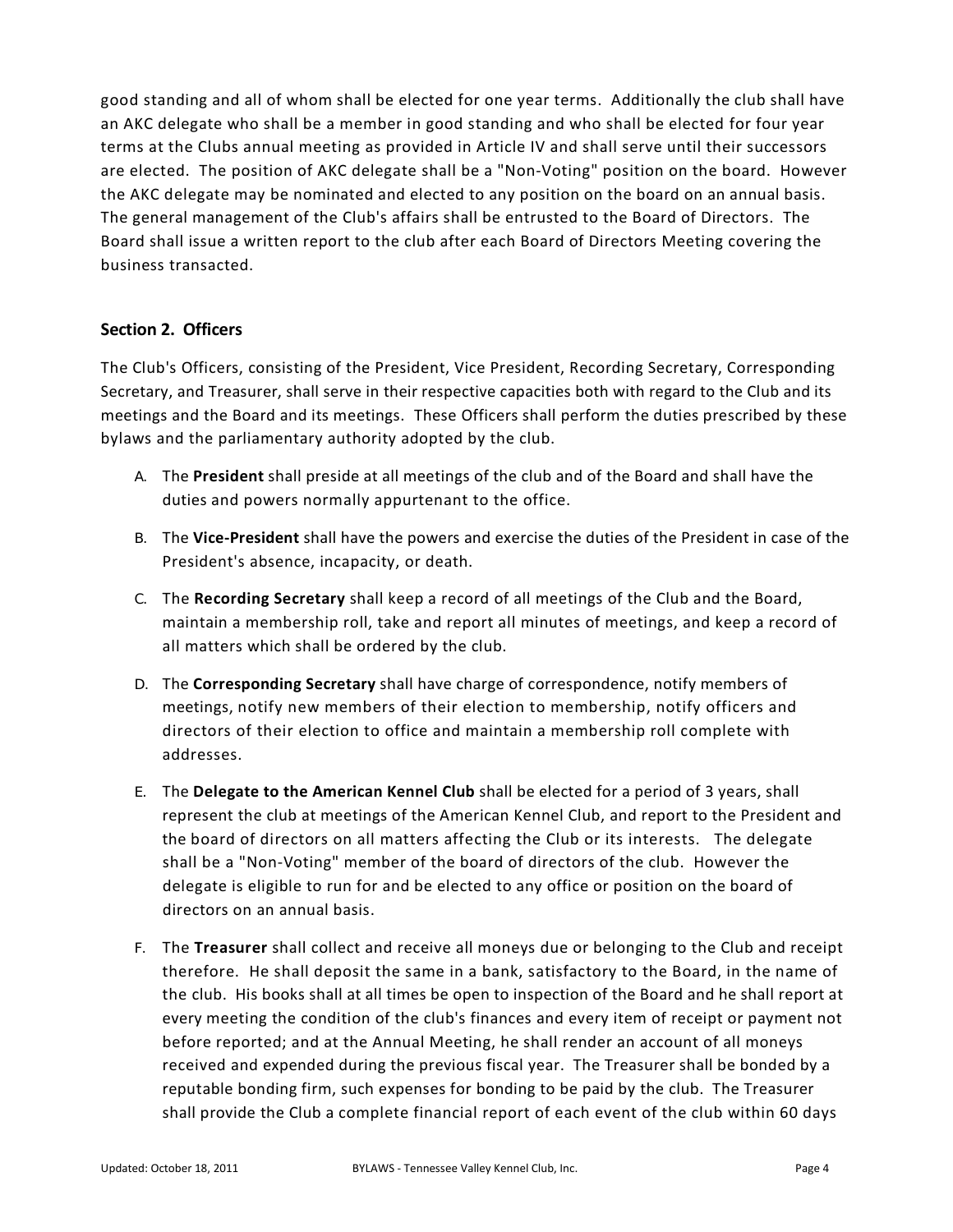of the event. At the end of the fiscal year, an audit shall be made and a report of these findings be given to the Board of Directors and the Club.

### **Section 3. Vacancies**

Any vacancies occurring in the Board or among the officers during the year shall be filled until the next annual election by a majority of all the then members of the Board at its first regular meeting following the creation of such vacancy or at a special Board meeting called for that purpose, except a vacancy in the office of President shall be automatically filled by the Vice-President and the resulting vacancy in the office of Vice-President shall be filled by the Board. Notice of such election shall be included in a regular meeting notice prior to such election.

# **ARTICLE IV - THE CLUB YEAR, ANNUAL MEETING, ELECTION, & NOMINATIONS**

### **Section 1. Club Year**

The Club's Fiscal year shall begin on the first day of June and end on the thirty-first day of May.

### **Section 2. Annual Meeting**

The annual meeting shall be held in the month of May at which directors and officers for the ensuing year shall be elected by ballot from among those nominated in accordance with Section 4 of this article. They shall take office immediately upon the adjournment of the Annual meeting. And each retiring officer shall turn over to his successor in the office all properties and records relating to the office within 15 days, except the Treasurer, Recording Secretary, and Corresponding Secretary shall turn over to his successor all properties and records within thirty days.

### **Section 3. Elections**

The nominated candidate receiving the greatest number of votes for each position shall be declared elected. The six nominated for other positions on the board who receive the greatest number of votes for such positions shall be declared elected.

### **Section 4. Nominations**

No person may be a candidate in a club election who has not been nominated. During the month of January, the board shall select a nominating committee consisting of five members; no more than two of which may be a member of the board. The corresponding secretary shall immediately notify the committee of their election. The board will name a chairman for this committee and it shall be his duty to call a committee meeting and it shall be held on or before the first day of March.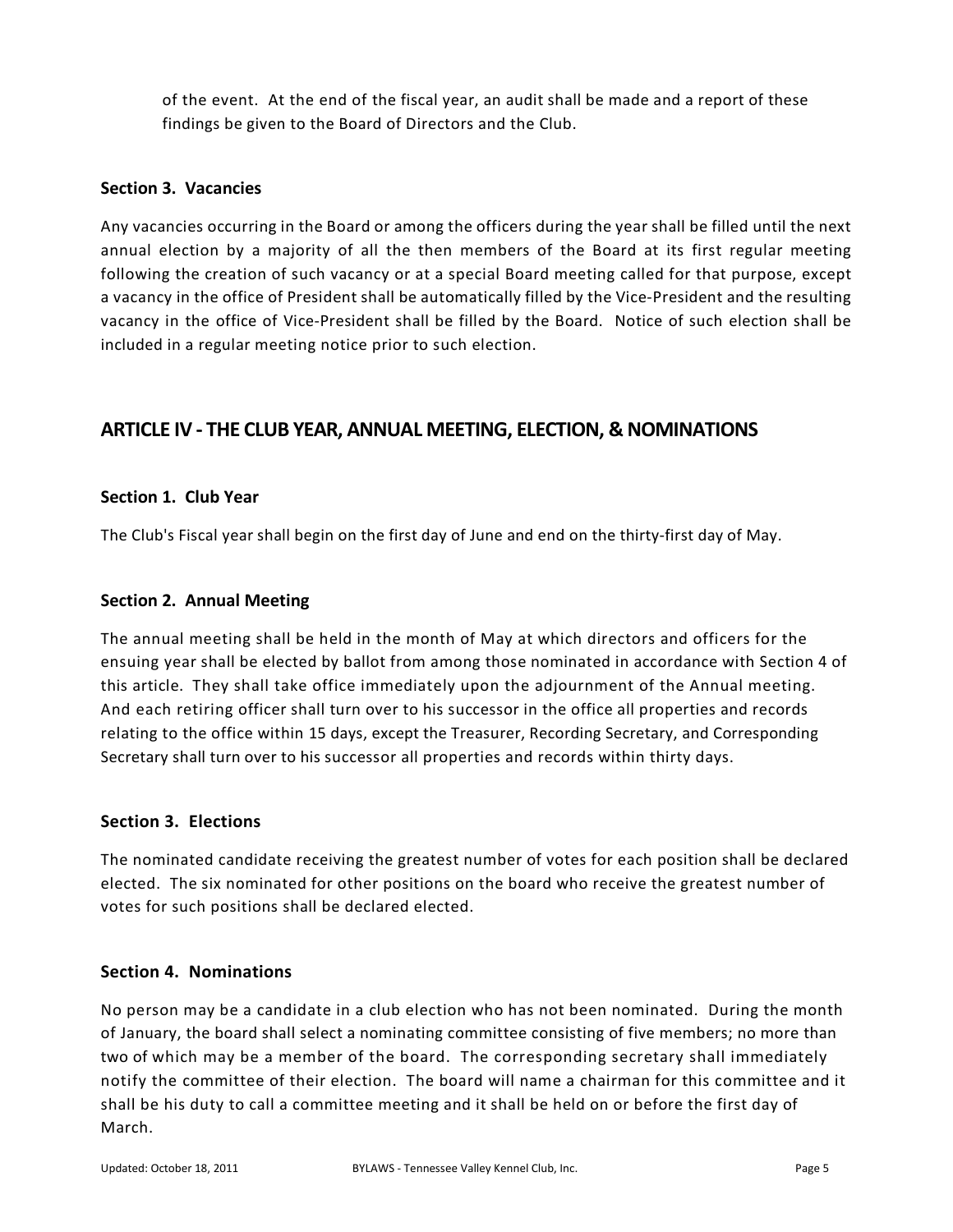- A. The committee shall nominate one candidate for each office, and for AKC delegate, who may, but need not be, an officer of the club, and 6 candidates for the other positions on the board, and after securing the consent of each person so nominated, shall immediately report their nominations to the corresponding secretary in writing.
- B. Upon receipt of the committee's report, the corresponding secretary shall, at least two weeks prior to the April meeting, notify each member in writing of the candidates so nominated.
- C. Additional nominations may be made at the April meeting by any member in attendance, provided that the person so nominated does not decline when his name is proposed; and provided further that, if the proposed candidate is not in attendance at this meeting his proposer shall present to the corresponding secretary a written statement from the proposed candidate showing his willingness to be a candidate. No person may be a candidate for more than one position. (Except in the case of the AKC delegate being nominated for an officer or board position.)
- D. Nominations cannot be made at the annual meeting or in any manner other than as provided in this section.

# **ARTICLE V - COMMITTEES**

### **Section 1. Standing Committees**

The Board may each year appoint standing committees to advance the work of the club in such matters as dog shows, obedience, rally, agility, and companion dog events, membership, and other fields which may be served by committees. Ad hoc committees may also be appointed by the Board to aid in particular projects.

### **Section 2. Termination of Committee Appointment**

Any committee appointment may be terminated by a majority vote of the members of the Board present, upon which written notice to the appointee and the Board may elect successors to those persons whose services have been terminated by a majority vote.

### **ARTICLE VI - DISCIPLINE**

### **Section 1. American Kennel Club Suspension**

Any member who is suspended from the privileges of the American Kennel Club automatically shall be suspended from the privileges of this club for a like period.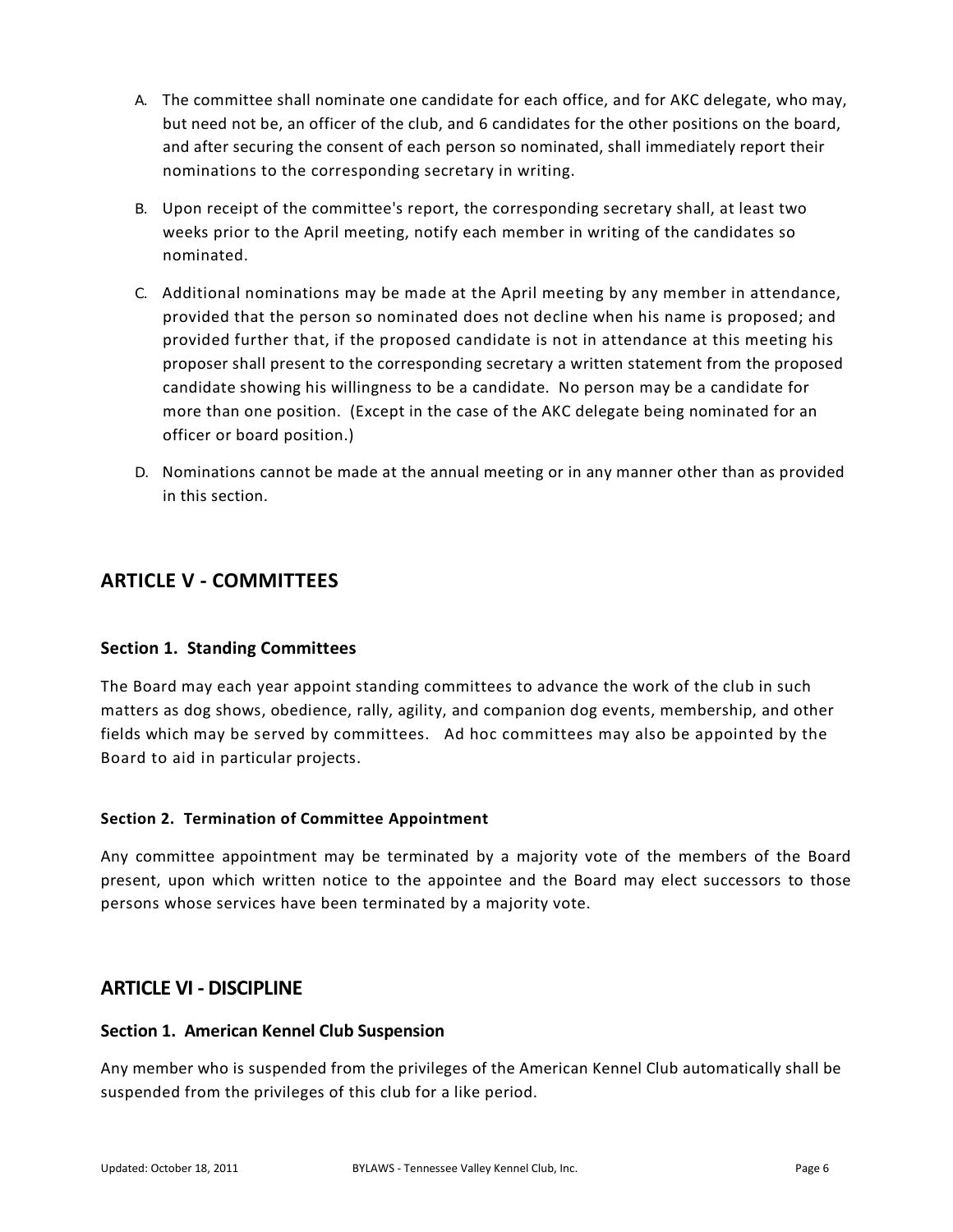### **Section 2. Charges**

Any member may prefer charges against a member for alleged misconduct prejudicial to the best interest of the club. Written charges and specifications must be filed in duplicate with the Corresponding Secretary, together with a deposit of \$100.00 which shall be forfeited if the board declines jurisdiction or does not sustain the charges following a hearing. The corresponding secretary shall promptly send a copy of the charges to each member of the board or present them at a board meeting; and the board shall first consider whether actions alleged in the charges, if proven, might constitute conduct prejudicial to the best interests of the club. If the board considers that the charges do not allege conduct which would be prejudicial to the best interest of the club, it may refuse to entertain jurisdiction. If the board entertains jurisdiction of the charges, it shall fix a date of a hearing by the board, not less than 3 weeks nor more than 6 weeks thereafter. The Corresponding secretary shall promptly send one copy of the charges to the accused member by registered mail, together with a notice of the hearing and an assurance that the defendant may personally appear in his own defense and bring witnesses, if he wishes.

### **Section 3. Board Hearing**

The board shall have complete authority to decide whether counsel may attend the hearing, but complainant and defendant shall be treated uniformly in that regard. Should the charges be sustained, after hearing all testimony and evidence presented by the complainant and defendant, the board may, by a majority vote of those present, suspend the defendant from all privileges of the club for not more than six months from the date of the hearing. And, if it deems that punishment insufficient, it may also recommend to the membership that the penalty be expulsion. In such cases the suspension shall not restrict the defendants' right to appear before his fellow members at the ensuing club meeting which considers the board's decision; its findings shall be put in written form and filed with the corresponding secretary. The corresponding secretary, in turn, shall notify each of the parties of the board's decision and penalty, if any.

### **Section 4. Expulsion**

Expulsion of a member from the club may be accomplished only at a meeting of the club, following a board hearing and upon the board's recommendation as provided in section 3 of this article. Such proceedings may occur at a regular or special meeting of the club to be held within 60 days, but not earlier than 30 days after the date of the board's recommendation of expulsion. The defendant shall have the privilege of appearing on his own behalf, though no evidence shall be taken at this meeting. The President shall read the charges, the board's findings and recommendations, and invite the defendant, if present, to speak on his own behalf, if he wishes. The members present shall then vote by secret ballot on the proposed expulsion. A 2/3 vote of those voting members present shall be necessary for expulsion. If expulsion is not so voted, the board's suspension shall stand.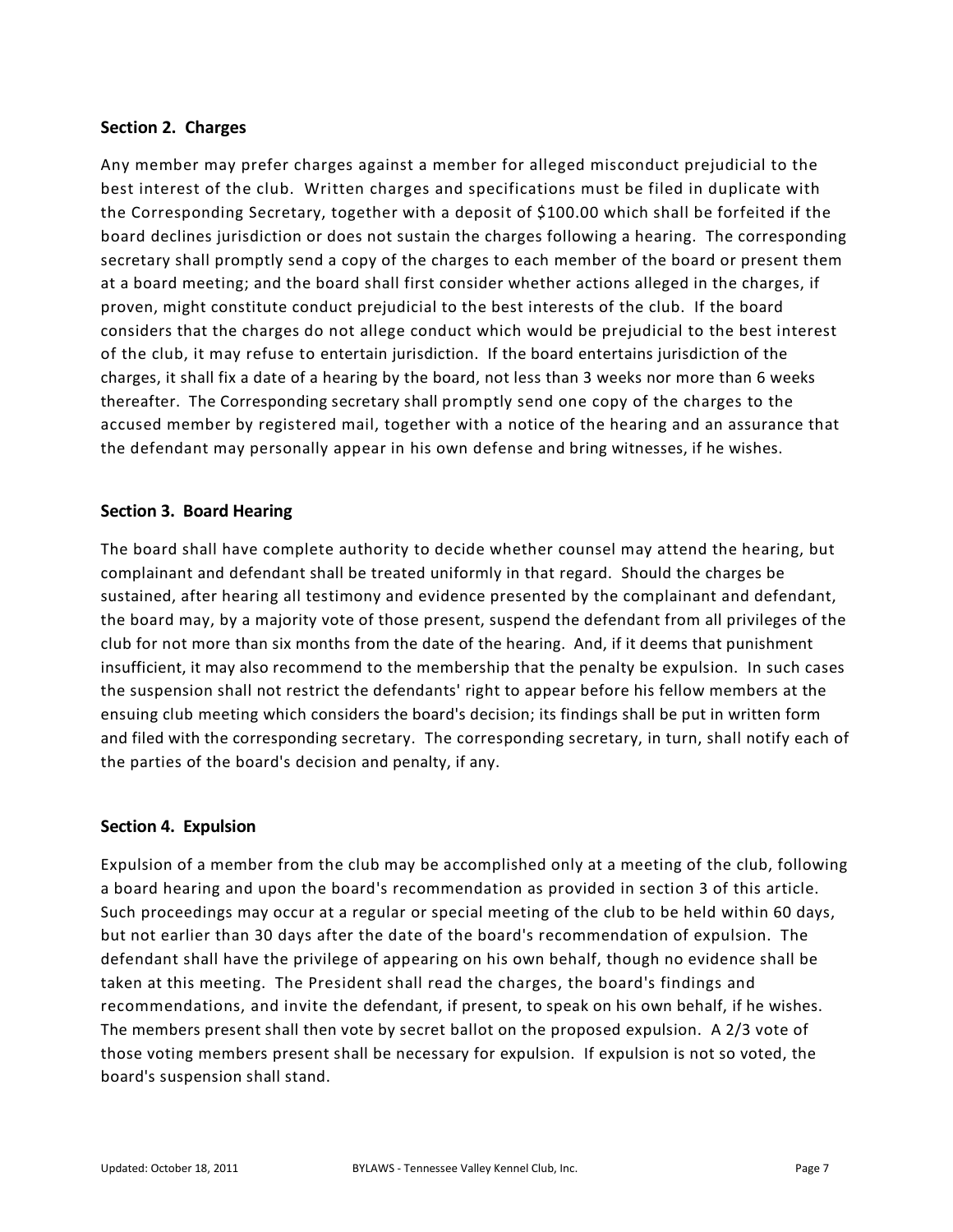# **ARTICLE VII - AMENDMENTS**

### **Section 1. Amendments Proposed**

Amendments to the constitution and bylaws may be proposed by the board of directors or by written petition addressed to the corresponding secretary, signed by twenty percent of the membership in good standing. Amendments proposed by such petition shall be promptly considered by the board of directors and must be submitted to the members, with recommendations of the board, by the corresponding secretary, for a vote within 3 months of the date when the petition was received by the secretary.

### **Section 2. Voting on Changes to Constitution and Bylaws**

The constitution and bylaws may be amended by a 2/3 vote of the eligible voting members present at any regular or special meeting called for the purpose, but proposed amendments must be embodied in the call for any such meeting and mailed/e-mailed to each member at least two weeks prior to the date of each meeting.

### **Section 3. American Kennel Club Approval for Changes to the Constitution and Bylaws**

No amendment to the constitution and bylaws adopted by the club shall be effective until it has been approved by the Board of directors of the American Kennel Club.

# **ARTICLE VIII - DISSOLUTION**

#### **Section 1. Dissolution**

The club may be dissolved at any time by the written consent of not less than 2/3 of the voting members. In the event of the dissolution of the club, other than for the purpose of reorganization, whether voluntary or involuntary or by operation of law, none of the property of the club, nor any proceeds thereof, nor any assets of the club shall be distributed to any member of the club; but after payment of the debts of the club, its property and assets shall be given to one or more charitable organizations, as recommended by the board of directors and approved by 2/3 of the then eligible voting members.

# **ARTICLE IX - PARLIAMENTARY AUTHORITY AND ORDER OF BUSINESS**

### **Section 1. Robert's Rules**